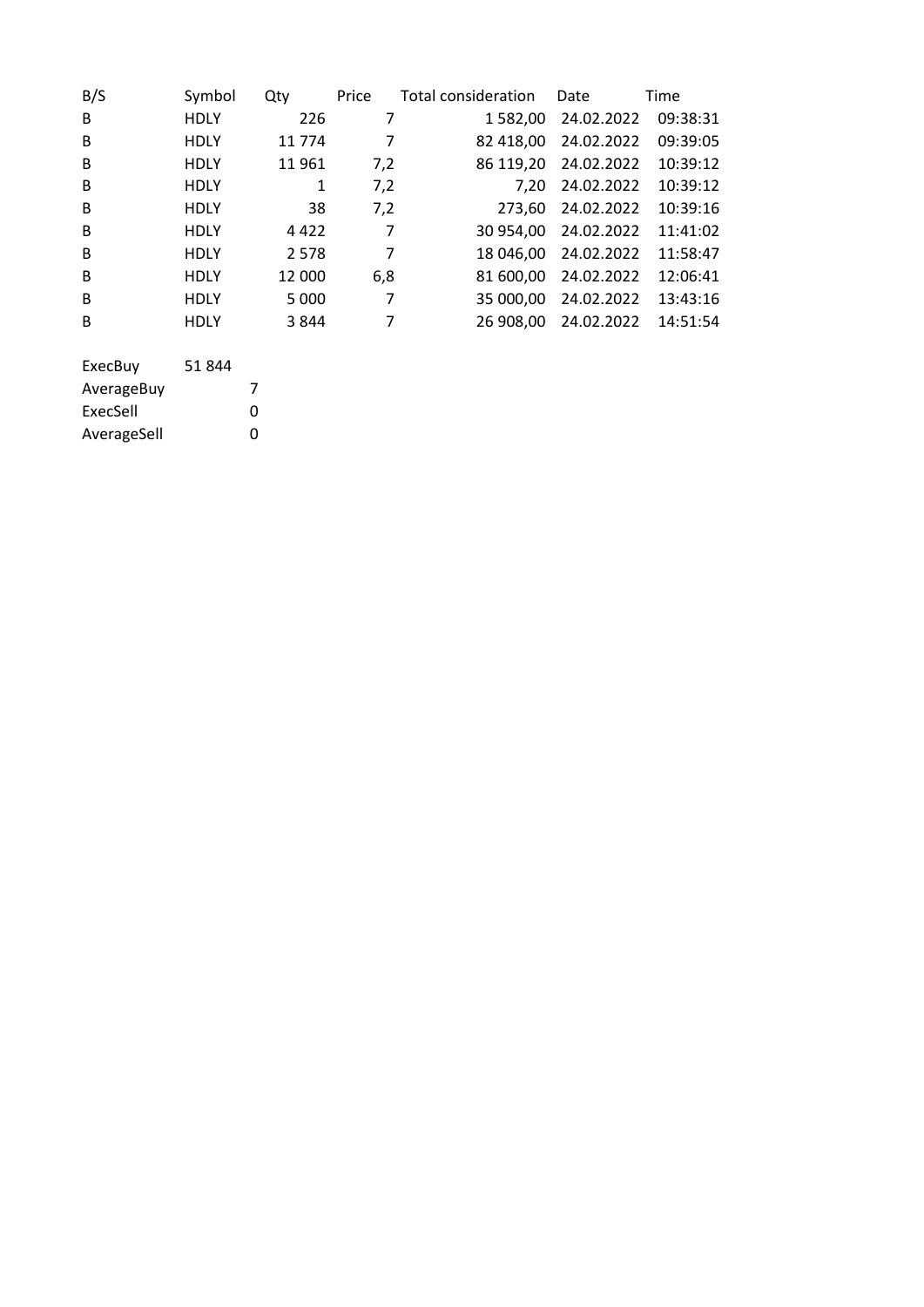| B/S | Symbol      | Qty     | Price | Total consideration | Date       | Time     |
|-----|-------------|---------|-------|---------------------|------------|----------|
| B   | <b>HDLY</b> | 3453    | 7,287 | 25 162,01           | 25.02.2022 | 09:33:43 |
| B   | <b>HDLY</b> | 2 2 8 4 | 7,287 | 16 643,51           | 25.02.2022 | 09:33:43 |
| B   | <b>HDLY</b> | 113     | 7,287 | 823,43              | 25.02.2022 | 09:33:43 |
| B   | <b>HDLY</b> | 2 1 5 0 | 7,287 | 15 667,05           | 25.02.2022 | 09:33:43 |
| B   | <b>HDLY</b> | 7959    | 7,25  | 57 702,75           | 25.02.2022 | 11:24:45 |
| B   | <b>HDLY</b> | 41      | 7,25  | 297,25              | 25.02.2022 | 11:30:10 |
| B   | <b>HDLY</b> | 1 000   | 7,07  | 7 070,00            | 25.02.2022 | 11:43:44 |
| B   | <b>HDLY</b> | 660     | 7,208 | 4757,28             | 25.02.2022 | 12:04:47 |
| B   | <b>HDLY</b> | 5 000   | 7,208 | 36 040,00           | 25.02.2022 | 12:05:40 |
| B   | <b>HDLY</b> | 2 3 4 0 | 7,208 | 16 866,72           | 25.02.2022 | 12:05:40 |
| B   | <b>HDLY</b> | 9850    | 7,07  | 69 639,50           | 25.02.2022 | 13:17:50 |
| B   | <b>HDLY</b> | 1 1 5 0 | 7,07  | 8 130,50            | 25.02.2022 | 13:41:42 |
| B   | <b>HDLY</b> | 7415    | 7,07  | 52 424,05           | 25.02.2022 | 13:55:27 |
| B   | <b>HDLY</b> | 585     | 7,07  | 4 135,95            | 25.02.2022 | 13:55:37 |
| B   | <b>HDLY</b> | 4 0 0 0 | 7,3   | 29 200,00           | 25.02.2022 | 15:51:44 |
| B   | <b>HDLY</b> | 5 000   | 7,299 | 36 495,00           | 25.02.2022 | 16:10:35 |
|     |             |         |       |                     |            |          |

| ExecBuy     | 53 000 |
|-------------|--------|
| AverageBuy  | 7.1897 |
| ExecSell    | n      |
| AverageSell | O      |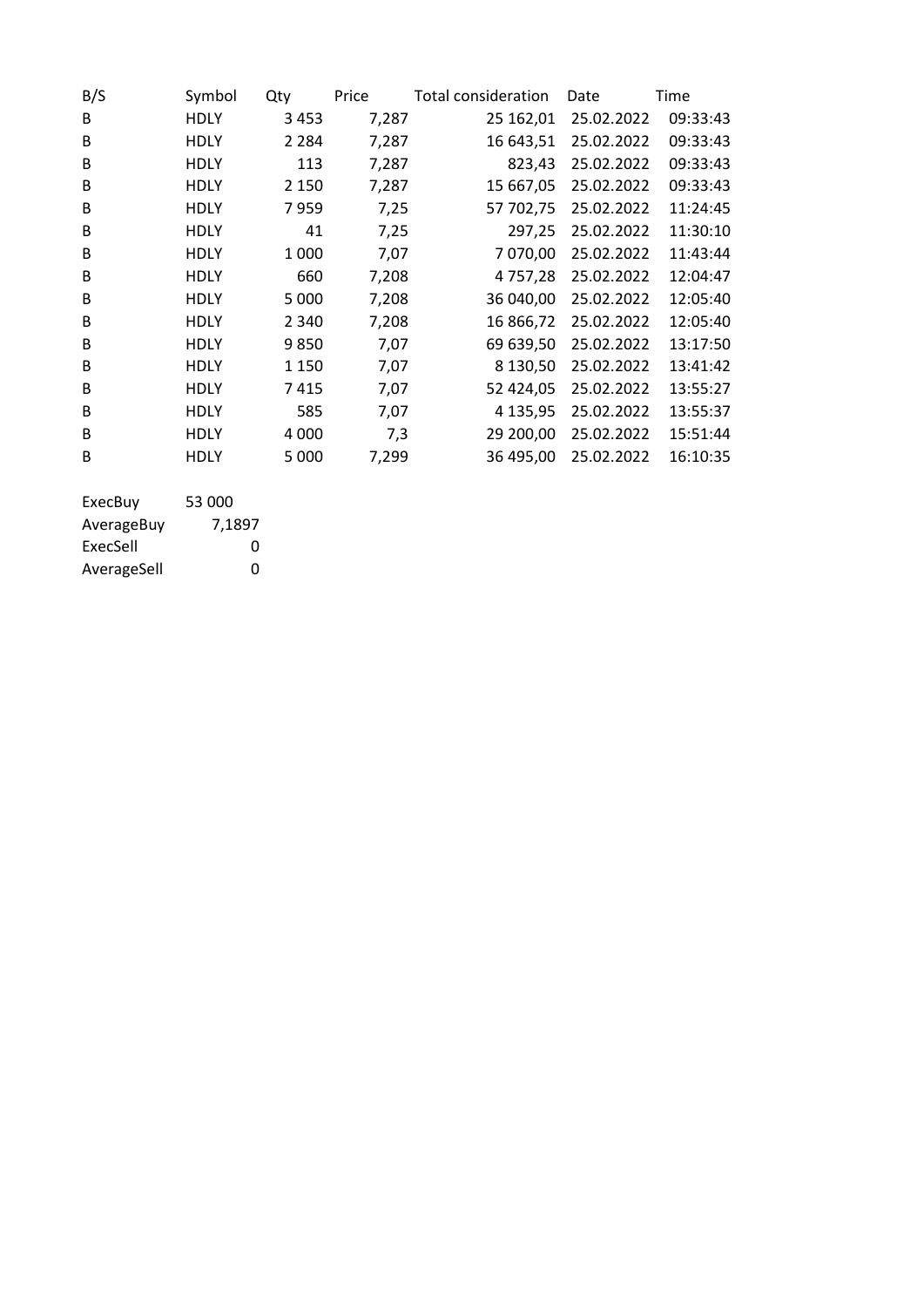| B/S     | Symbol      | Qty  | Price          | <b>Total consideration</b> | Date     | Time     |
|---------|-------------|------|----------------|----------------------------|----------|----------|
| B       | <b>HDLY</b> | 1893 | 7              | 13894,62                   | 28. feb. | 10:38:56 |
| B       | <b>HDLY</b> | 400  | 7              | 2936                       | 28. feb. | 11:03:30 |
| B       | <b>HDLY</b> | 3707 | 7              | 27209,38                   | 28. feb. | 11:13:02 |
| B       | <b>HDLY</b> | 9000 | 7              | 64080                      | 28. feb. | 11:41:52 |
| B       | <b>HDLY</b> | 3000 | 7              | 21000                      | 28. feb. | 12:00:08 |
| B       | <b>HDLY</b> | 156  | 7              | 1092                       | 28. feb. | 12:25:11 |
| B       | <b>HDLY</b> | 7425 | 7              | 51975                      | 28. feb. | 13:13:23 |
| B       | <b>HDLY</b> | 500  | $\overline{7}$ | 3500                       | 28. feb. | 13:13:33 |
| B       | <b>HDLY</b> | 75   | 7              | 525                        | 28. feb. | 13:20:56 |
| B       | <b>HDLY</b> | 954  | 6,898          | 6580,692                   | 28. feb. | 14:40:57 |
| B       | <b>HDLY</b> | 324  | 6,898          | 2234,952                   | 28. feb. | 14:40:57 |
| B       | <b>HDLY</b> | 6722 | 6,898          | 46368,356                  | 28. feb. | 14:41:17 |
| B       | <b>HDLY</b> | 2000 | 6,89           | 13780                      | 28. feb. | 15:31:29 |
| B       | <b>HDLY</b> | 1548 | 6,95           | 10758,6                    | 28. feb. | 15:48:57 |
| B       | <b>HDLY</b> | 15   | 6,95           | 104,25                     | 28. feb. | 16:25:09 |
| ExecBuy | 37 719      |      |                |                            |          |          |

| AverageBuy  | 7,0532 |
|-------------|--------|
| ExecSell    | O      |
| AverageSell | O      |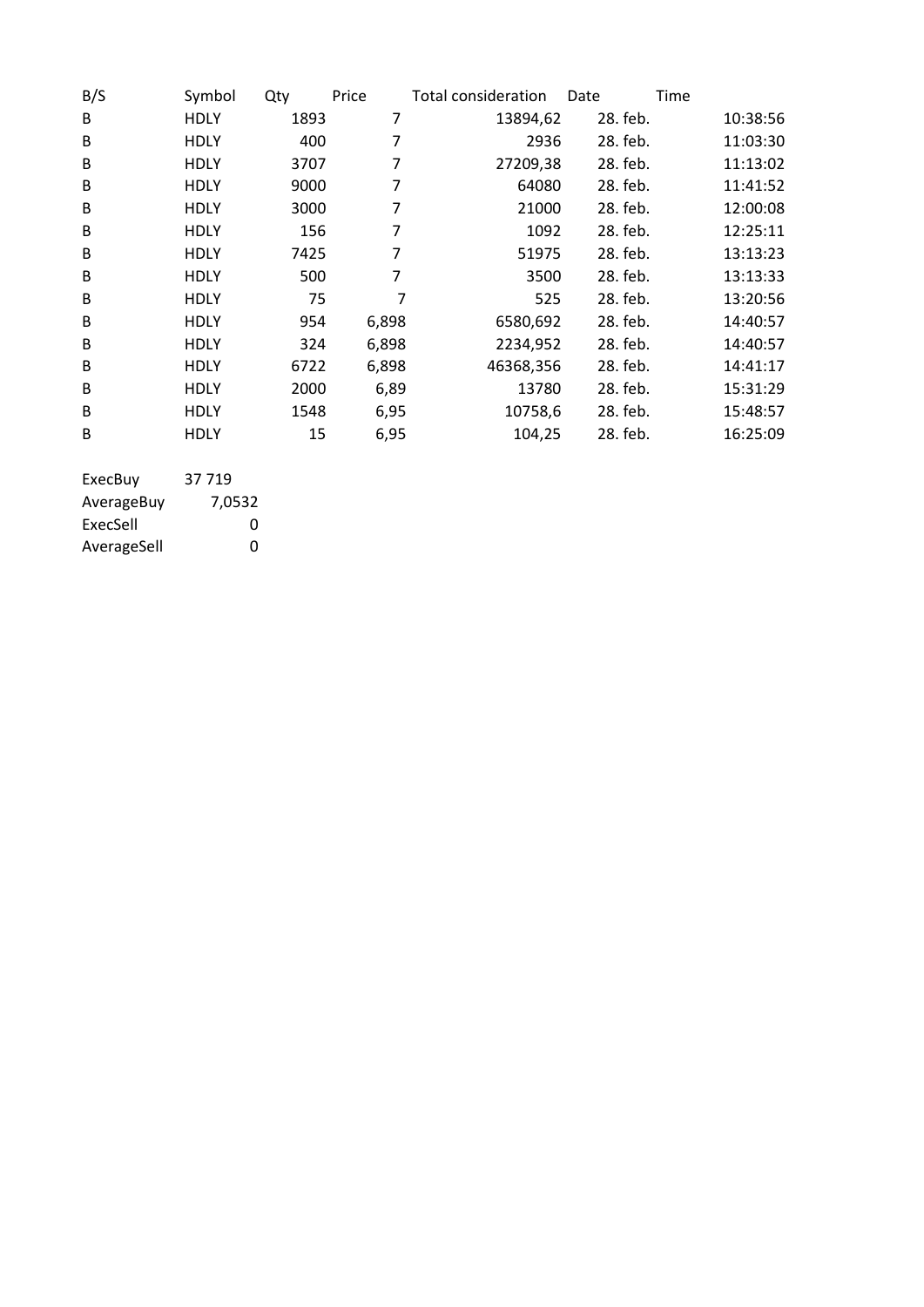| B/S             | Symbol      | Qty      | Price | <b>Total consideration</b> | Date       | Time     |
|-----------------|-------------|----------|-------|----------------------------|------------|----------|
| B               | <b>HDLY</b> | 8 000,0  | 7     | 56 000,00                  | 01.03.2022 | 09:45:50 |
| B               | <b>HDLY</b> | 8 000,0  | 6,8   | 54 400,00                  | 01.03.2022 | 12:22:54 |
| B               | <b>HDLY</b> | 11 577,0 | 6,78  | 78 492,06                  | 01.03.2022 | 12:37:17 |
| B               | <b>HDLY</b> | 423,0    | 6,78  | 2 867,94                   | 01.03.2022 | 12:37:24 |
| B               | <b>HDLY</b> | 12 000,0 | 6,77  | 81 240,00                  | 01.03.2022 | 13:11:48 |
| B               | <b>HDLY</b> | 10 000,0 | 6,75  | 67 500.00                  | 01.03.2022 | 13:19:14 |
| B               | <b>HDLY</b> | 5 000,0  | 6,5   | 32 500,00                  | 01.03.2022 | 13:24:57 |
| B               | <b>HDLY</b> | 1805,0   | 6,795 | 12 264,98                  | 01.03.2022 | 16:01:23 |
| B               | <b>HDLY</b> | 7546,0   | 6,795 | 51 275,07                  | 01.03.2022 | 16:01:23 |
| B               | <b>HDLY</b> | 484,0    | 6,795 | 3 2 8 8 , 7 8              | 01.03.2022 | 16:01:23 |
| B               | <b>HDLY</b> | 165,0    | 6,795 | 1 1 2 1 , 1 8              | 01.03.2022 | 16:01:23 |
|                 |             |          |       |                            |            |          |
| <b>F</b> xecRuv | 65.000      |          |       |                            |            |          |